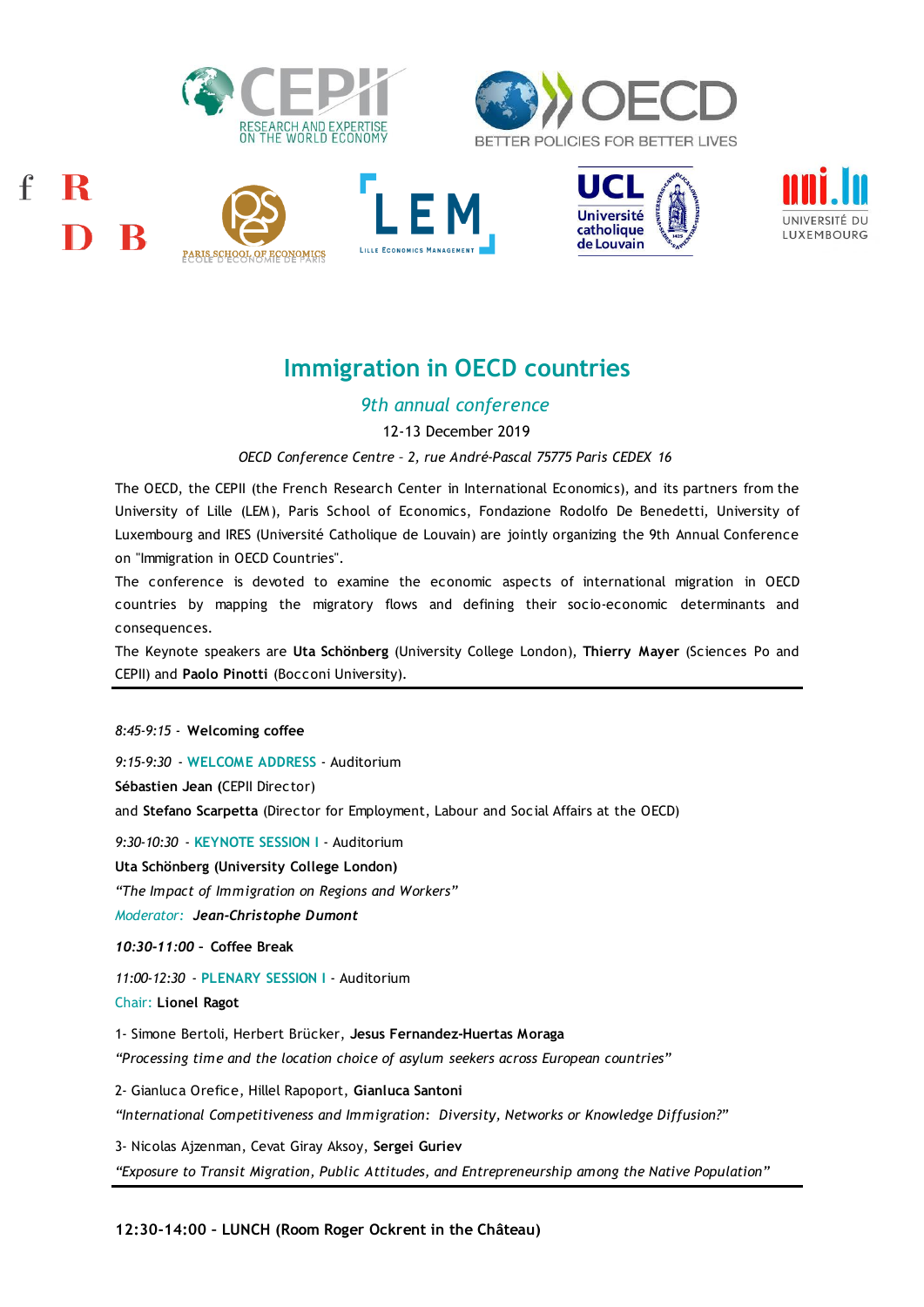| 14:00 - 15:30 - Parallel Sessions 1                                                      |                                                     |
|------------------------------------------------------------------------------------------|-----------------------------------------------------|
| 1A - Asylum seekers and refugees                                                         | 1B - Impact of migration on attitudes and education |
| Room E (Château)                                                                         | Room CC7                                            |
| Chair: Jonathan Chaloff                                                                  | Chair: Hubert Jayet                                 |
| 1- Cyprien Batut, Sarah Schneider-Strawczynski                                           | 1- Alessio Romarri                                  |
| "Rival Guests or Defiant Hosts? The Economic Impact                                      | "The effects of Internet availability on attitudes  |
| of Hosting Refugees"                                                                     | towards immigrants and political outcomes"          |
| Discussant: Paola Projetti                                                               | Discussant: Mirjam Bächli                           |
| 2- Paola Proietti, Davide Luca                                                           | 2- Erminia Florio                                   |
| "Hosting to skim. Organized crime and the reception                                      | "The legacy of historical emigration: Evidence from |
| of asylum seekers in Italy"                                                              | Italian municipalities"                             |
| Discussant: Sarah Schneider-Strawczynski                                                 | Discussant: Alessio Romarri                         |
| 3- Michiel N. Daams, Paola Proietti, and Paolo Veneri 3- Mirjam Bächli, Teodora Tsankova |                                                     |
| "The effect of asylum seeker reception centers on nearby                                 | "Labor Supply Shocks and Human Capital              |
| house prices: Evidence from the Netherlands"                                             | Formation"                                          |
| Discussant: Davide Luca                                                                  | Discussant: Erminia Florio                          |

## **15:30-16:00 – Coffee Break**

| 16:00 - 17:30 - Parallel Sessions 2                   |                                                     |
|-------------------------------------------------------|-----------------------------------------------------|
| 2A - Labour market impact of immigration              | 2B - International migration                        |
| Room E (Château)                                      | Room CC7                                            |
| Chair: Anthony Edo                                    | Chair: Michel Beine                                 |
| 1- Toan Nguyen, Christopher Parsons                   | 1- Martin D. Munk, Till Nikolka, Panu Poutvaara     |
| "The Labour Market Impact of a High Skilled Migration | "International Family Migration and the Dual-Earner |
| Wave: Evidence Following the Abolition of the White   | Model"                                              |
| Australia Policy"                                     |                                                     |
| Discussant: Teodora Tsankova                          | Discussant : Léa Marchal                            |
| 2- Cem Özgüzel                                        | 2- Francesco Fasani, Tommaso Frattini               |
| "The Cushioning Effect of Immigrant Mobility:         | "Border Policies and Unauthorized Flows: Evidence   |
| Evidence from the Great Recession in Spain"           | from the Refugee Crisis in Europe"                  |
| Discussant: Toan Nguyen                               | Discussant: Panu Poutvaara                          |
| 3 - Teodora Tsankova, Mirjam Bächli                   | 3- Léa Marchal, Claire Naiditch, Betül Simsek       |
| "Does labor market protection increase support for    | "How Aid Impacts Migration Flows Once Again"        |
| immigration? Evidence from Switzerland"               |                                                     |
| Discussant: Cem Özgüzel                               | Discussant: Francesco Fasani                        |

**20:00 – Social diner : Restaurant "Le Vauban" at 7 Place Vauban, 75007 Paris**